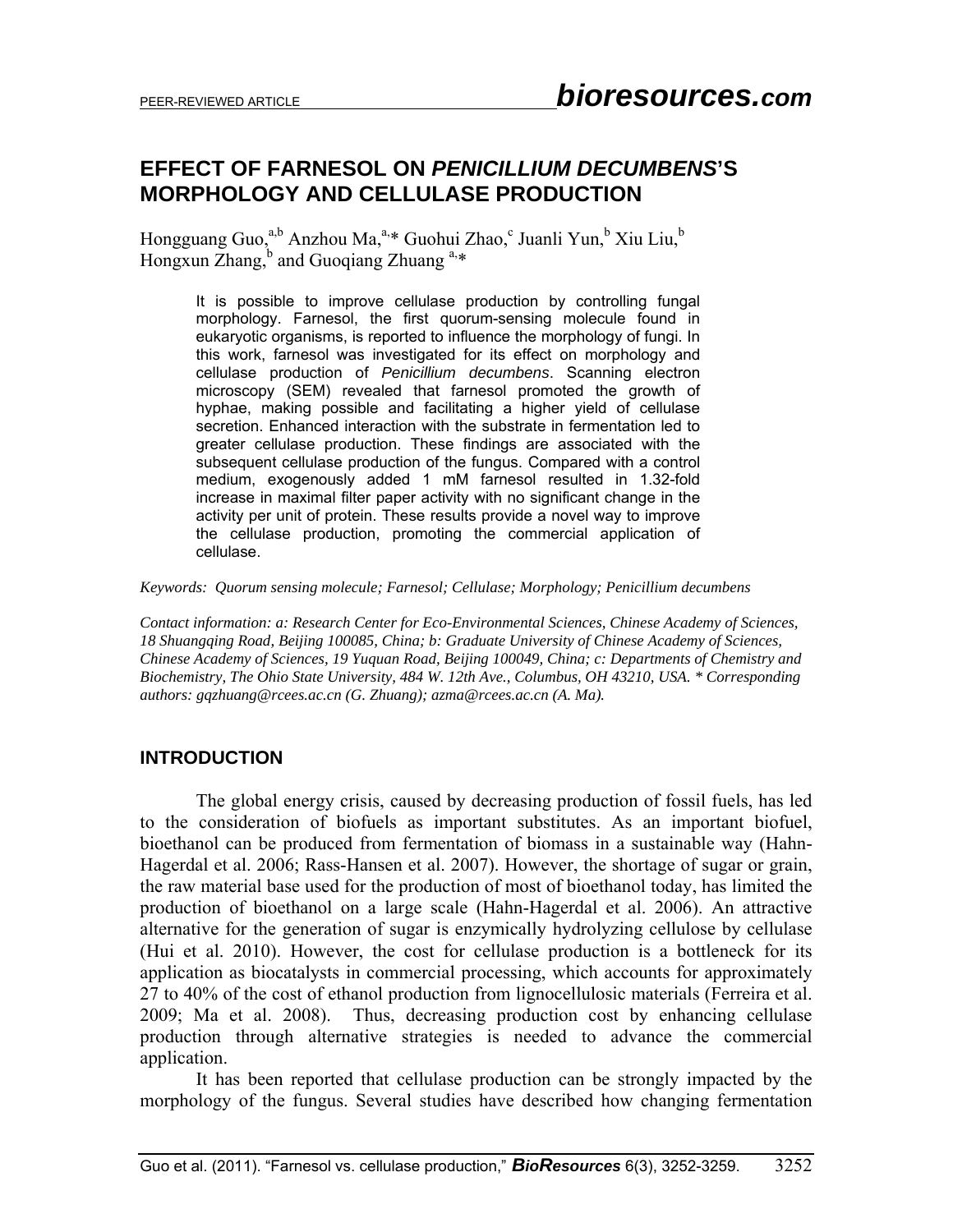parameters, such as buffer conditions (Ferreira et al. 2009), culture medium composition (Ahamed and Vermette 2009), and agitation conditions (Ahamed and Vermette 2010), can obtain a desired morphology that could enhance cellulase production. Farnesol is the first quorum-sensing molecule found in eukaryotic organisms, which has been reported to have an effect on the morphology of several fungi. In *Candida albicans*, it prevents the fungal transition from yeast to mycelium, disrupts biofilm formation, and mediates cell death (Derengowski et al. 2009; Langford et al. 2009). Farnesol can block the growth of *Saccharomyces cerevisiae* by raising the concentration of mitochondrial reactive oxygen species. Interestingly, externally added farnesol triggers morphological features characteristic of apoptosis in the filamentous fungus *Aspergillus nidulans* (Savoldi et al. 2008; Semighini et al. 2006). Also, farnesol acts as an inhibitor of conidiation, exhibiting a colony morphology resembling the "fluffy" phenotype of *Aspergillus niger* (Lorek et al. 2008). In this work, the influence of farnesol on the morphology and cellulase production of filamentous fungus *Penicillium decumbens* was investigated.

## **EXPERIMENTAL**

#### **Fungal Strain and Culture Conditions**

 The *P. decumbens* strain used in this study was a mutant obtained from the wild strain 114-2. It is a catabolic-repression resistant mutant screened by Qu et al. and has been used to prepare cellulase production industrially (Qu et al. 1991). The fungus was cultivated in 50 mL of modified Mandel's sodium solution that contained wheat bran and microcrystalline cellulose as carbon source. The medium contained 20 g/L of wheat bran; 15 g/L of microcrystalline cellulose; 3.0 g/L of  $KH_2PO_4$ ; 2.0 g/L of  $(NH4)_2SO_4$ ; 0.5 g/L of MgSO<sub>4</sub>•H<sub>2</sub>O; 0.5 g/L of CaCl<sub>2</sub>; 0.0075 g/L of FeSO<sub>4</sub>•7H<sub>2</sub>O; 0.0025 g/L of MnSO<sub>4</sub> $\cdot$ H<sub>2</sub>O; 0.002 g/L of ZnSO<sub>4</sub>; 0.003 g/L of CoCl<sub>2</sub>; and 0.5 g/L of urea.

*P. decumbens* grew at 30°C with shaking at 180 rpm. After 48 h of cultivation, 5 mL of the broth containing mycelia was transferred to 50 mL of the same medium. 1 mM farnesol (Sigma) was added to the medium at the time of 48 h incubation. The control was treated with an equal volume of ethanol as that of added farnesol. The strains were further cultivated for three days.

#### **SEM Observations**

 The samples after 96 h of cultivation were centrifuged to remove the supernatant. The pellets were fixed in 2.5% glutaraldehyde solution overnight, then 1% osmium tetroxyde for another 1 h. The fixed samples were dehydrated in several stages with a serial dilution of ethanol (40, 70, 90, and  $100\%$  v/v) for 15 min, followed by isoamylacetate for more than 2 h. After removing isoamylacetate, the samples were critical-point-dried in  $CO<sub>2</sub>$ . Scanning electron microscopy (SEM) observations were carried out at 10 kV using a Hitachi S3000N (Tokyo, Japan) according to the manufacturer's instructions.

 The samples prepared from solid medium were also observed using SEM. Briefly, *P. decumbens* was grown on the wheat bran solid medium at 30°C. The medium contained the dipping sauce of 100g/L wheat bran and 20g/L agar. On the third day, a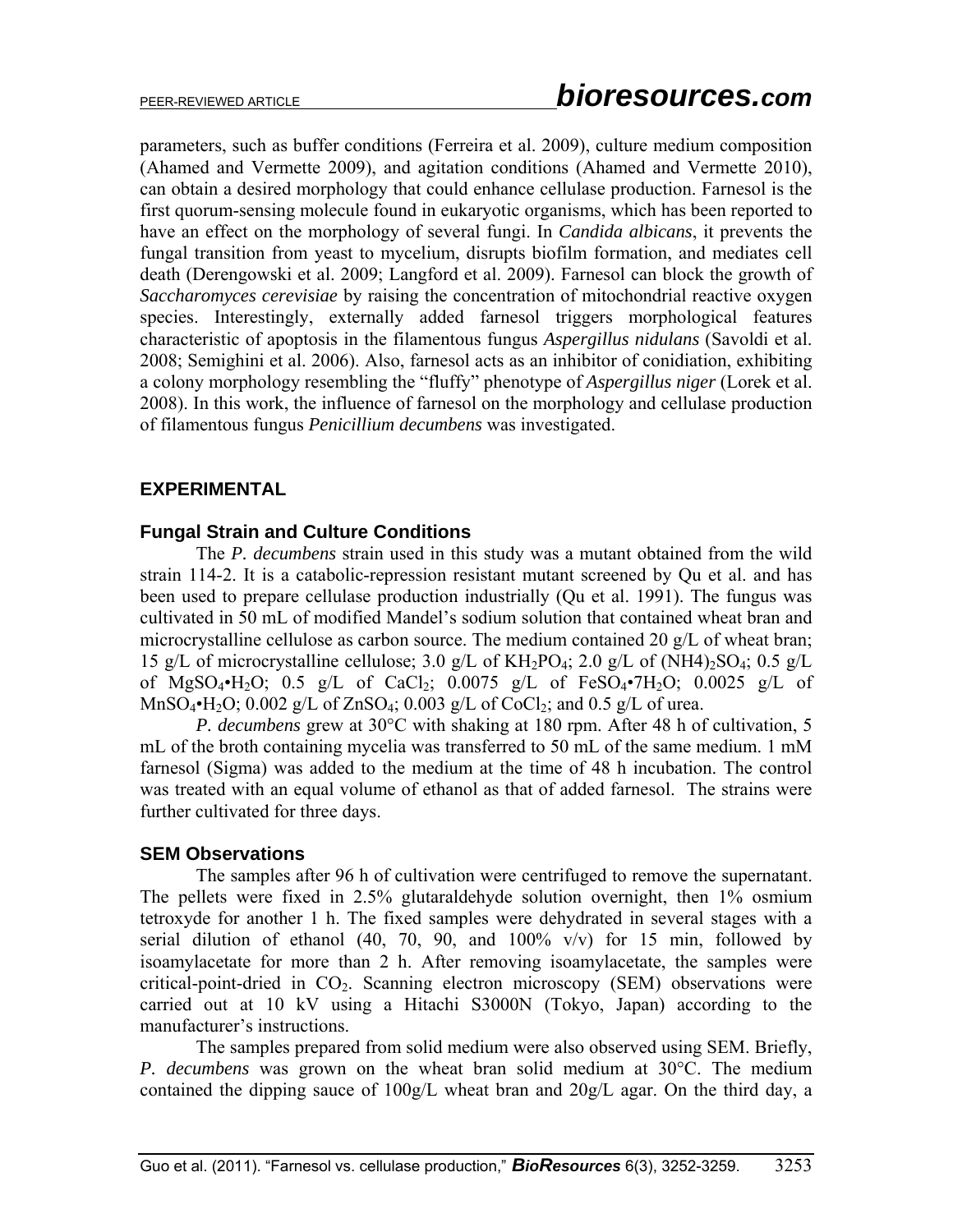sterile filter paper containing 200 μM of farnesol was put on the clones. A sterile filter paper with an equal volume of ethanol instead of farnesol was also put on the clones as a control. After 2 h cultivation, the filter papers were removed and the fungus was cultivated for another three days. A piece of medium  $(1 \times 1$ cm) was removed as the sample for SEM studies.

## **Determination of Enzyme Activities and Protein Concentration**

 Certain cultures were centrifuged, and the supernatants were properly diluted for measurement of enzyme activity. One unit of enzyme activity (IU) is defined as the amount of enzyme that liberates l μmol product per minute under the measuring conditions. FPase activity (filter paper activity), endoglucanase activity, cellobiohydrolase activity, and β-glucosidase activity were determined according to the procedure proposed in previous studies (Chahal 1985; Chandra et al. 2009; Ma et al. 2008). The concentration of extracellular protein was determined according to the Bradford method (Bradford 1976), with bovine serum albumin (BSA) as the standard.

## **RESULTS AND DISCUSSION**

 In order to study the effect of farnesol on cellulase production, *P. decumbens* was fermented in Mandel's modified medium with or without farnesol. All of the experiments were carried out in triplicate. Farnesol was added after 48 h cultivation to ensure that *P. decumbens* grew well and produced cellulase normally, since adding farnesol in the first day can inhibit the growth of the fungus (Fig.1).



**Fig. 1.** Effect of farnesol on the growth of *P. decumbens*. A: medium containing farnesol; B: control medium without farnesol. The spores were inoculated on agar plates with 200 μM farnesol or not and cultivated for 6 days.

 The effect of farnesol on morphology of *P. decumbens* was investigated by SEM analyses. The SEM results showed that no pellet had been formed in either farnesoladded or control medium. The fungus grew as mycelia, and hyphae adhered to the surface of wheat bran and microcrystalline cellulose (Fig.2 A-B). Due to the undissolved solid substrates (wheat bran and microcrystalline cellulose) used in this study interfering the analysis of the morphology of filamentous fungi, a difference was hardly observed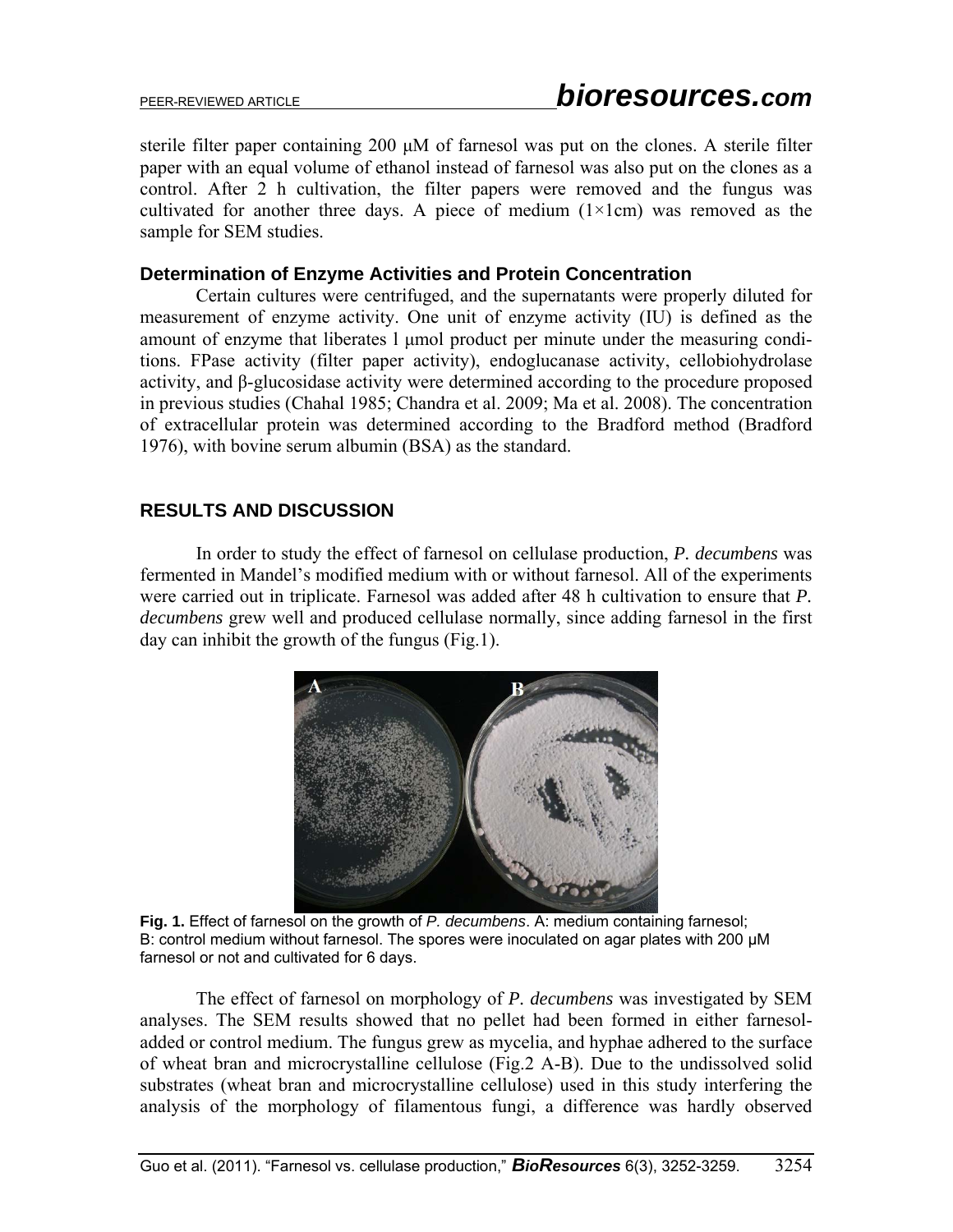between the strains from farnesol-added medium and the control. This observation is consistent with the SEM analysis of *P. simplicissimum* and *A. niger*, which also form disperse mycelia without pellet formation in the presence of wheat bran and babassu cake, respectively (Gutarra et al. 2009; Papagianni et al. 1999). Then, the effect of farnesol on the morphology of the fungus was determined in the solid medium. The number of spores and the hyphal diameter was measured as shown in Table 1. Each value was the mean of ten projected areas. It can be observed that there were fewer spores, more hypha, and the hypha were thinner in the farnesol-added medium (Table 1; Fig.2 C-D). This observation implies that farnesol hindered the production of spores, but enhanced the growth of hyphae. It is well known that the growth of hyphae is mainly restricted to the tips of them, and protein secretion in filamentous fungi mainly occurs on the tips of growing hyphae (Wosten et al. 1991). Compared to the control medium, more hyphae in the medium with farnesol might due to more active tips during their growth. More active tips may facilitate a higher yield of secretory protein. Meanwhile, thinner and longer hypha in the farnesol-added medium would increase the surface area of the fungus, possibly enhancing the interaction with the substrate in fermentation, and increasing cellulase productivity.



**Fig. 2.** SEM pictures revealing morphological characteristics of *P. decumbens* grown in fermentation medium containing farnesol (B) or not (A) and solid medium containing farnesol (D) or not (C). Hyphae (black arrow); spores (white arrow)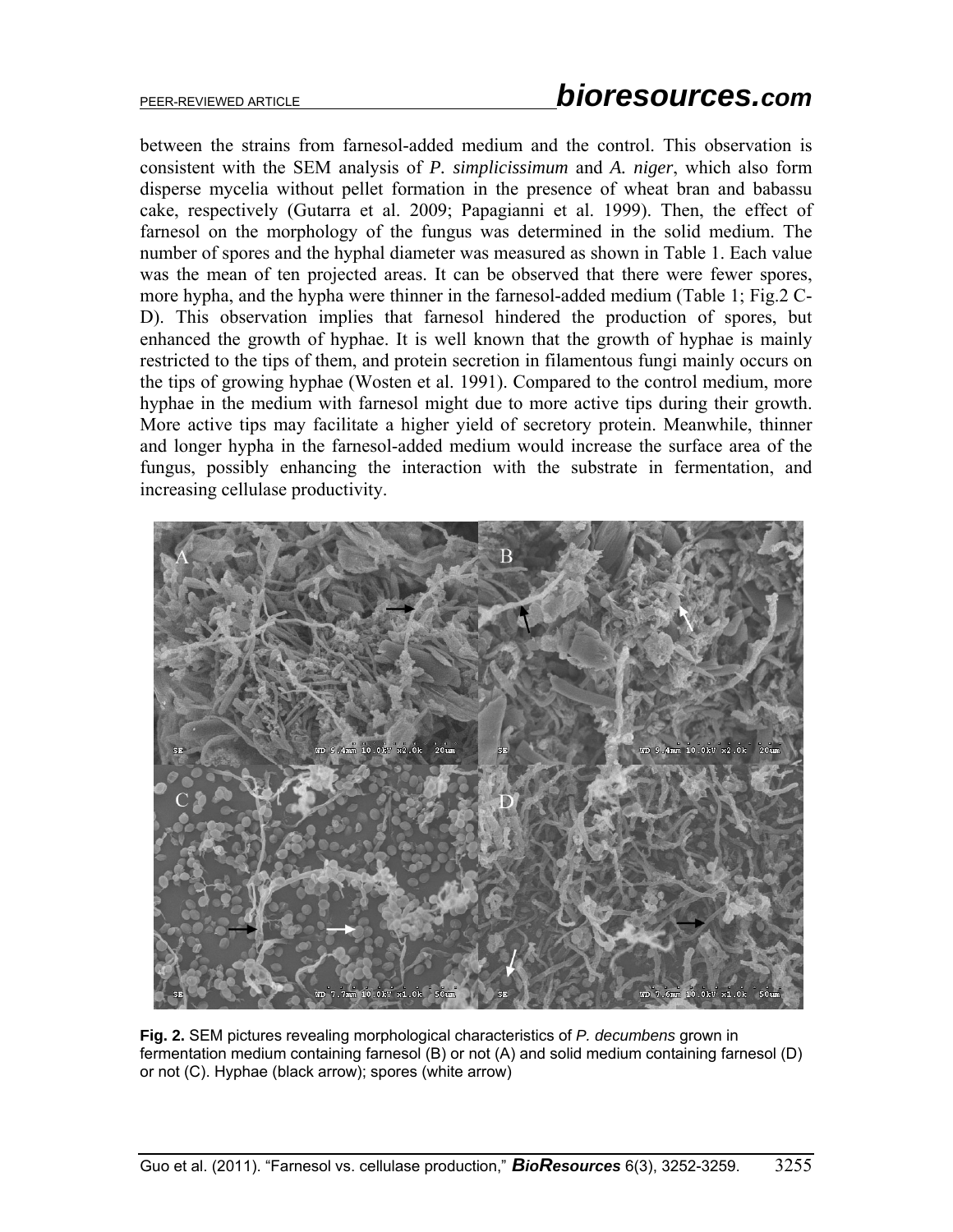### **Table 1.** Morphological Features of *P. decumbens* Grown in Solid Medium containing Farnesol or Not (control)

|                                           | Control         | Farnesol        |
|-------------------------------------------|-----------------|-----------------|
| Amount of extracellular secretory protein | $1.12 \pm 0.09$ | $1.34 \pm 0.05$ |
| (mg/mL)                                   |                 |                 |
| Number of spores/projected area           | 109.80±23.30    | 52.80±10.73     |
| Hyphal diameter (µm)                      | $2.11 \pm 0.36$ | $1.65 \pm 0.41$ |



**Fig. 3A.** Effect of farnesol on cellulase activity of *P. decumbens*. The time course of filter paper activities.



**Fig. 3B.** Effect of farnesol on cellulase activity of *P. decumbens*. FPase activity, endoglucanase (CMCase activity) and cellobiohydrolase (CBHactivity) activities after 96 h of fermentation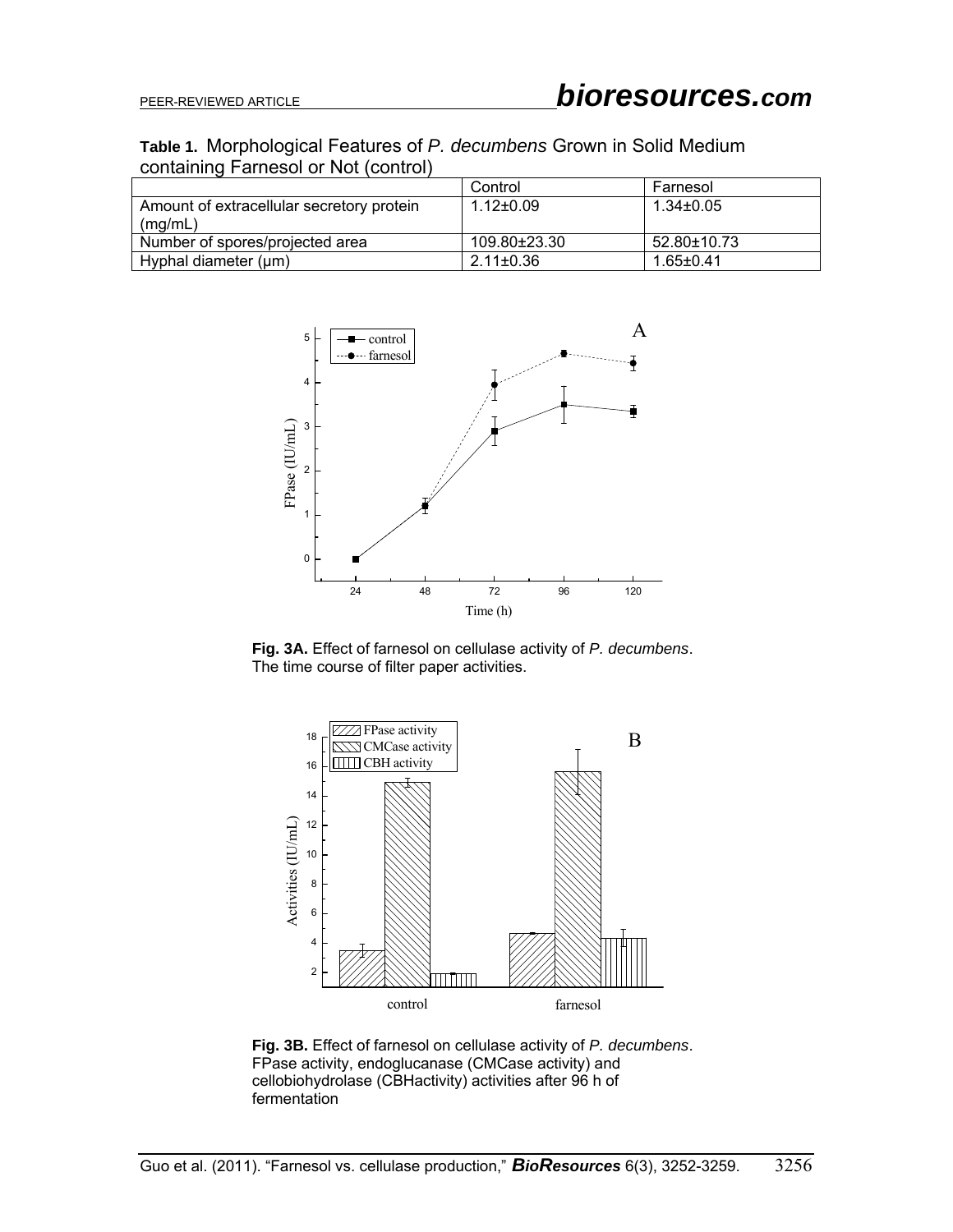

**Fig. 3C.** Effect of farnesol on cellulase activity of *P. decumbens*. Specific activities (IU/mg) after 96 h of fermentation.

 Since adding farnesol resulted in changed morphology, which may increase cellulase production, the effect of farnesol on cellulase production of *P. decumbens* was determined. Comparing the effect of farnesol with the control culture, a higher FPase was seen over time after farnesol was added in the medium (Fig. 3A). As shown in Fig. 3B, exogenous farnesol led to a higher filter paper hydrolase activity, endoglucanase activity, and cellobiohydrolases activity at the time of peak cellulase production (96 h), without changing the enzyme component proportion. Consistent with a previous report (Liu et al. 2010), β-glucosidase activity once again was not high in the present study (data not shown). Meanwhile, a higher amount of extracellular secretory protein was also obtained in medium contained farnesol (Tab.1), resulting in no significant changes in the activities per unit protein (IU/mg) (Fig.3-C). Hence, adding farnesol did increase the cellulase activities by enhancing the cellulase production, not by increasing special activity per cellulase molecule.

#### **CONCLUSIONS**

- 1. Results of this work showed that exogenous addition of farnesol changed the morphology of *P. decumbens*, leading to a higher cellulase production, providing a novel way to improve the cellulase production, promoting the commercial application of cellulase.
- 2. Since farnesol is a quorum-sensing molecule in eukaryotic organisms and a recent study has reported that exogenous addition of γ-butyrolactones, a quorum-sensing molecule in *P. sclerotiorum*, resulted in 6.4-fold increase in sclerotiorin yield (Raina et al. 2010), the present results raise questions as to whether and how farnesol acted as a quorum-sensing molecule in the cellulase production.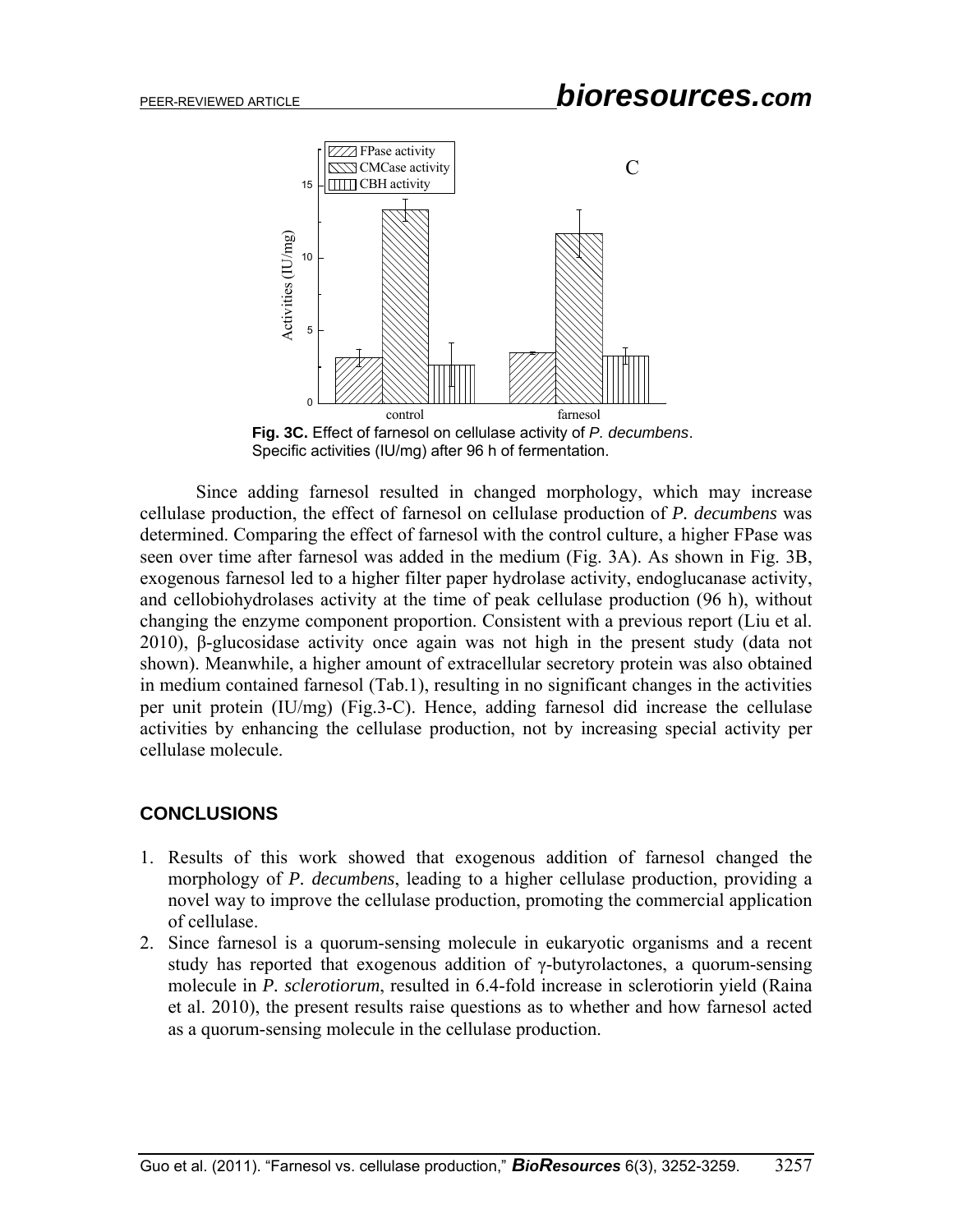## **ACKNOWLEDGMENTS**

The work was funded by Chinese Academy of Sciences (KSCX1-YW-11-B4), China Postdoctoral Science Foundation (20100470561), and National Natural Science Foundation of China (41001151).

## **REFERENCES CITED**

- Ahamed, A., and Vermette, P. (2009). "Effect of culture medium composition on *Trichoderma reesei*'s morphology and cellulase production," *Bioresource Technology* 100(23), 5979-5987.
- Ahamed, A., and Vermette, P. (2010). "Effect of mechanical agitation on the production of cellulases by *Trichoderma reesei* RUT-C30 in a draft-tube airlift bioreactor," *Biochemical Engineering Journal* 49(3), 379-387.
- Bradford, M. (1976). "A rapid and sensitive method for the quantitation of microgram quantities of protein utilizing the principle of protein-dye binding," *Analytical Biochemistry* 72(1-2), 248-254.
- Chahal, D. S. (1985). "Solid-state fermentation with *Trichoderma reesei* for cellulase production," *Appl. Environ. Microbiol*. 49(1), 205-210.
- Chandra, M., Kalra, A., Sharma, P., and Sangwan, R. (2009). "Cellulase production by six *Trichoderma spp*. fermented on medicinal plant processings," *Journal of Industrial Microbiology & Biotechnology* 36(4), 605-609.
- Derengowski, L. S., De-Souza-Silva, C., Braz, S. V., Mello-De-Sousa, T. M., Bao, S. N., Kyaw, C. M., and Silva-Pereira, I. (2009). "Antimicrobial effect of farnesol, a *Candida albicans* quorum sensing molecule, on *Paracoccidioides brasiliensis* growth and morphogenesis," *Ann Clin Microbiol Antimicrob* 8(13), 1-9.
- Ferreira, S. M. P., Duarte, A. P., Queiroz, J. A., and Domingues, F. C. (2009). "Influence of buffer systems on *Trichoderma reesei* Rut C-30 morphology and cellulase production," *Electronic Journal of Biotechnology* 12(3), 1-9.
- Gutarra, M. L., de Godoy, M. G., Silva Jdo, N., Guedes, I. A., Lins, U., Castilho Ldos, R., and Freire, D. M. (2009). "Lipase production and *Penicillium simplicissimum*  morphology in solid-state and submerged fermentations," *Biotechnol J*. 4(10), 1450- 1459.
- Hahn-Hagerdal, B., Galbe, M., Gorwa-Grauslund, M. F., Liden, G., and Zacchi, G. (2006). "Bio-ethanol--the fuel of tomorrow from the residues of today," *Trends Biotechnol*. 24(12), 549-556.
- Hui, Y. S., Amirul, A. A., Yahya, A. R. M., and Azizan, M. N. M. (2010). "Cellulase production by free and immobilized *Aspergillus terreus*," *World Journal of Microbiology & Biotechnology* 26(1), 79-84.
- Langford, M. L., Atkin, A. L., and Nickerson, K. W. (2009). "Cellular interactions of farnesol, a quorum-sensing molecule produced by *Candida albicans*," *Future Microbiology* 4(10), 1353-1362.